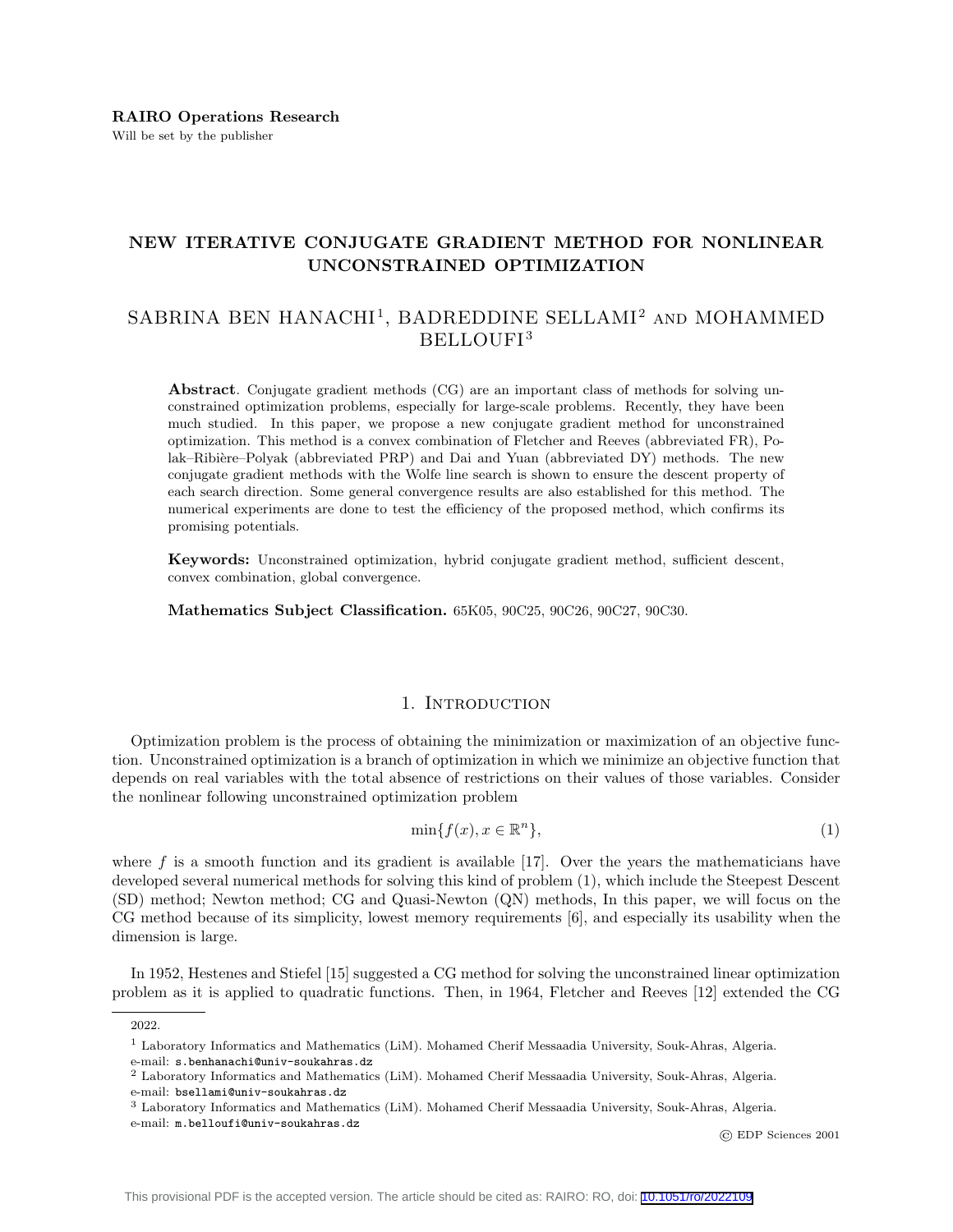method for solving nonlinear unconstrained minimization problems. The basis of all CG methods is to generate a sequence  $x_k$  starting from an initial estimate  $x_0 \in \mathbb{R}^n$ , using the following recurrence

$$
x_{k+1} = x_k + s_k, \ \ s_k = \alpha_k d_k. \quad k = 0, 1, \dots n. \tag{2}
$$

where  $\alpha_k > 0$  is a step size obtained by carrying out a one dimensional search, known as the line searches [21], we usually use the inexact one ( [22], [26]), this is due to the fact that when we perform an exact linear search at each iteration, it is hardly feasible in practice and it is quite expensive in time and memory. Among them, the so-called strong Wolfe line search conditions require that [23] [24]

$$
f(x_k + \alpha_k d_k) - f(x_k) \le \delta \alpha_k g_k^T d_k,
$$
\n(3)

$$
|g_{k+1}^T d_k| \le -\sigma g_k^T d_k. \tag{4}
$$

where scalars  $\delta$  and  $\sigma$  satisfy  $0 < \delta \leq \sigma < 1$ . And  $d_k$  is the search direction generated by the rule :

$$
d_k = \begin{cases} -g_0, & \text{if } k = 0\\ -g_k + \beta_{k-1} d_{k-1}, & \text{if } k \ge 0, \end{cases}
$$
 (5)

where  $g_k$  is the gradient of f at the point  $x_k$  and  $\beta_k$  is known as the CG parameter. The different choices for the parameter  $\beta_k$  correspond to different conjugate gradient methods. Moreover, we are going to summarize some most popular formulas of the conjugate gradient methods in the following Table 1.

| No             | Formula                                                                               | Authors                          |
|----------------|---------------------------------------------------------------------------------------|----------------------------------|
| 1              | $\beta_{K}^{HS} = \frac{g_{k+1}^{T}y_{k}}{y_{i}^{T}s_{k}}$                            | Hestenes and Stiefel (HS) [15]   |
| $\overline{2}$ | $\beta_K^{HZ} = \frac{1}{d_k^Ty_k} (y_k - 2d_k \frac{  y_k  ^2}{d_k^Ty_k})^T g_{k+1}$ | Hager and Zhan $(HZ)$ [14]       |
| 3              | $\beta_K^{CD} = \frac{  g_{k+1}  ^2}{-g_i^Ts_k}$                                      | Conjugate Descent $(CD)$ [13]    |
| $\overline{4}$ | $\beta_{K}^{LS} = \frac{g_{k+1}^{T}y_{k}}{-g_{-s_{k}}^{T}y_{k}}$                      | Liu and Storey $(LS)$ [16]       |
| 5              | $\beta_K^{BA} = \frac{  y_k  ^2}{d^T u_k}$                                            | Al-Bayati and Al-Assady (BA) [2] |
|                |                                                                                       |                                  |

Table 1. Some well known conjugate gradient parameters.

These methods are the same if f is a strongly convex quadratic function and  $\alpha_k$  is obtained by exact line search since the parameters  $\beta_k$  of these methods are equal and thus generate the same sequence  $\{x_k\}_{\infty}^{k=0}$ , but in the opposite case when applied to a general nonlinear function with inexact line searches, we get different sequences  ${x_k}_{\infty}^{k=0}$ , implying a range of different methods [17].

One of the most useful CG methods is the hybrid method which combines the classical CG methods [5] in order to have a good practical conjugate algorithm. Moreover, we are going to summarize some well known hybrid conjugate gradient methods in Table 2.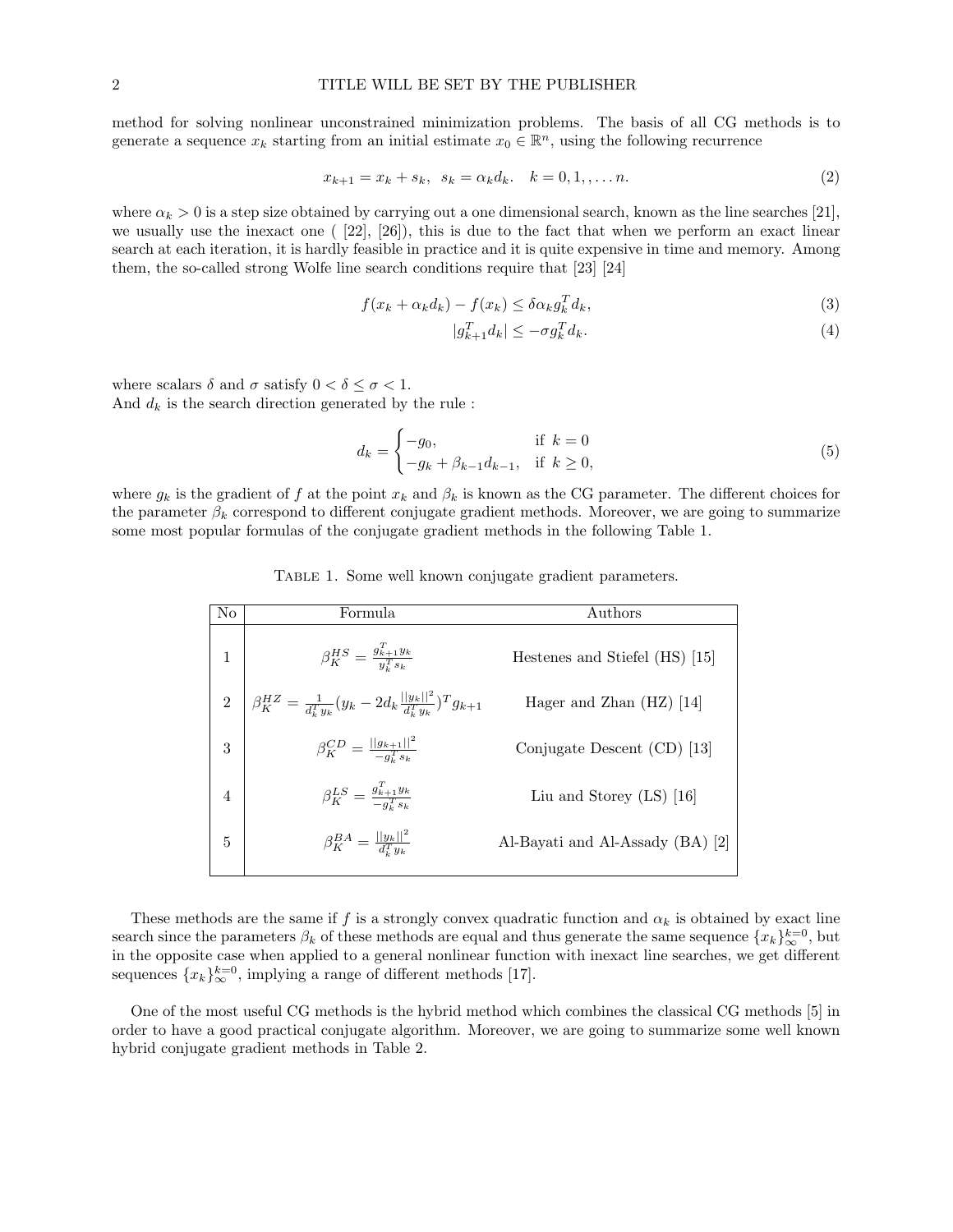#### TITLE WILL BE SET BY THE PUBLISHER 3

Table 2. Hybrid conjugate gradient methods.

| No | Formula                                                                                                                                                                                                                                                                                                                                                                                                                                                  | Authors |
|----|----------------------------------------------------------------------------------------------------------------------------------------------------------------------------------------------------------------------------------------------------------------------------------------------------------------------------------------------------------------------------------------------------------------------------------------------------------|---------|
|    | $\left\{ \begin{array}{ll} 1 & \beta_K^c = (1-\theta_k)\beta_K^{HS} + \theta_k\beta_K^{DY} & \text{Andrei [3]} \\ \\ 2 & \beta_K^{hyb} = (1-\theta_k)\beta_K^{LS} + \theta_k\beta_K^{DY} & \text{Liu, J.K. and Li, Sij [17]} \\ \\ 3 & \beta_K^{hyb} = (1-\theta_k)\beta_K^{HS} + \theta_k\beta_K^{FR} & \text{Djordjevic' [10]} \\ 4 & \beta_K^c = (1-\theta_k)\beta_K^{HS} + \theta_k\beta_K^{CD} & \text{Xiuyun, et al. [27]} \\ \end{array} \right.$ |         |
|    |                                                                                                                                                                                                                                                                                                                                                                                                                                                          |         |
|    |                                                                                                                                                                                                                                                                                                                                                                                                                                                          |         |
|    |                                                                                                                                                                                                                                                                                                                                                                                                                                                          |         |

In this work we propose another hybrid CG method based on combination of FR, PRP and DY conjugate gradient algorithms for solving unconstrained optimization problems. The corresponding conjugate gradient parameters are

$$
\beta_K^{FR} = \frac{||g_{k+1}||^2}{||g_k||^2}.\tag{6}
$$

$$
\beta_K^{DY} = \frac{||g_{k+1}||^2}{y_k^T s_k}.\tag{7}
$$

$$
\beta_K^{PRP} = \frac{g_{k+1}^T y_k}{||g_k||^2},\tag{8}
$$

where  $y_k = g_{k+1} - g_k$  and ||.|| stands for the Euclidean norm. The above methods correspond to those of Fletcher and Reeves [12], Dai and Yuan [8] and Polak-Ribiere-Polyak [19, 20] respectively.

The paper is summarized as follows: in section 2, we present the new selected hybrid CG method, and we got the parameters  $\gamma_k, \delta_k$  using some techniques, under mild conditions we prove that the selected method with the Wolfe line search generates directions satisfying the sufficient descent condition. Section 3 presents the algorithm.Convergence properties of the new selected method are analyzed in section 4. In section 5, we proved the efficiency of our method by giving some numerical comparisons against FR, PRP and DY methods using 30 different test problems from the CUTE [7]. Finally, a breif conclusion is drawn in section 6.

### 2. Hybrid Conjugate Gradient Algorithms

In this section, we will describe a new CG method for unconstrained optimization where the parameter  $\beta_k$  in the proposed method, denoted by  $\beta_K^{hyb}$ , is computed as a convex combination of  $\beta_K^{FR}$ ,  $\beta_K^{PRP}$  and  $\beta_K^{DY}$ , i.e.

$$
\beta_K^{hyb} = \delta_k \beta_K^{FR} + \gamma_k \beta_K^{PRP} + (1 - \delta_k - \gamma_k) \beta_K^{DY},\tag{9}
$$

where  $\delta_k, \gamma_k \in [0,1]$  are named the hybridization parameters that will be determined in a specific way to be described later.

The direction  $d_k^{hyb}$ , is given by

$$
d_0^{hyb} = -g_0, \quad d_{k+1}^{hyb} = -g_{k+1} + \beta_K^{hyb} s_k. \tag{10}
$$

From the discussion according to the values of the hybridization parameters  $\delta_k$  and  $\gamma_k$ , we obtain the following cases

- If  $\delta_k = 1$  and  $\gamma_k = 0$ , then  $\beta_K^{hyb} = \beta_K^{FR}$ .
- If  $\delta_k = 0$  and  $\gamma_k = 0$ , then  $\beta_K^{hyb} = \beta_K^{DY}$ .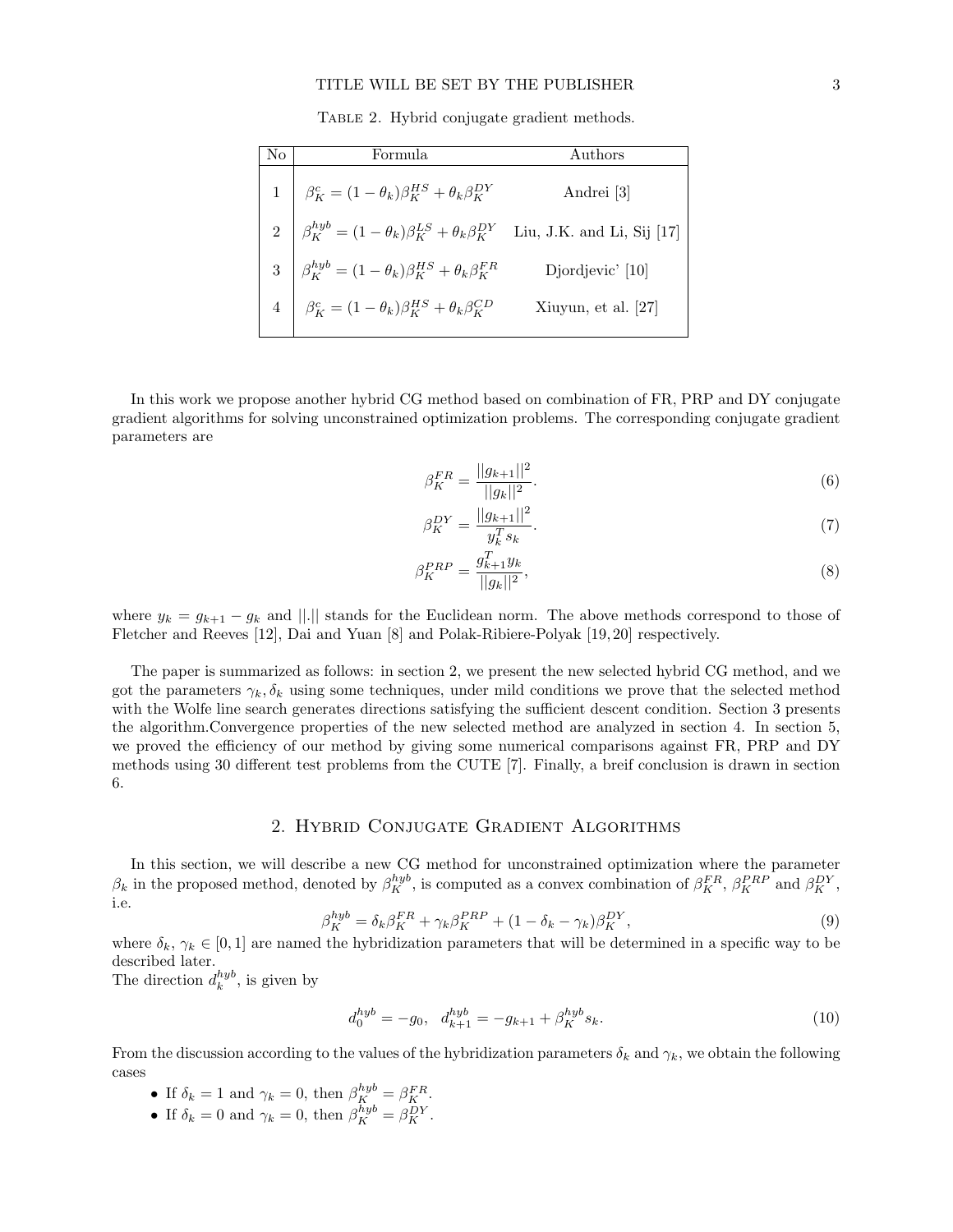- If  $\delta_k = 0$  and  $\gamma_k = 1$ , then  $\beta_K^{hyp} = \beta_K^{PRP}$ .
- If  $\delta_k = 0$  and  $0 < \gamma_k < 1$ , then  $\beta_K^{hyb} = \gamma_k \beta_K^{PRP} + (1 \gamma_k) \beta_K^{DY}$  i.e  $\beta_K^{hyb}$  is a convex combination of  $\beta_K^{PRP}$  and  $\beta_K^{DY}$ . see. [25]
- If  $\gamma_k = 0$  and  $0 < \delta_k < 1$ , then  $\beta_K^{hyb} = \delta_k \beta_K^{FR} + (1 \delta_k) \beta_K^{DY}$  i.e  $\beta_K^{hyb}$  is a convex combination between  $\beta_K^{FR}$  and  $\beta_K^{DY}$ . see. [1]
- If  $1 \delta_k \gamma_k = 0$ ,  $0 < \delta_k$ ,  $\gamma_k < 1$ , then  $\gamma_k = 1 \delta_k$ . Then  $\beta_K^{hyb} = \delta_k \beta_K^{FR} + (1 \delta_k) \beta_K^{PRP}$  i.e  $\beta_K^{hyb}$  is a convex combination between  $\beta_K^{FR}$  and  $\beta_K^{PRP}$ . see. [9]
- If  $0 < \delta_k, \gamma_k < 1$ , then we have a new hybrid CG method as a convex combination of three methods "FR, PRP and DY". Which we will focus on studying in the topic of our research.

## 2.1. New Hybrid conjugate gradient algorithm

If  $\delta_k \in ]0,1[$  and  $\gamma_k \in ]0,1[$ , then  $\beta_K^{hyp}$  is a convex combination among three parameters  $\beta_K^{FR}$ ,  $\beta_K^{PRP}$  and  $\beta_K^{DY}$ .

**Theorem 1.** If the relations  $(9)$  and  $(10)$  hold, then

$$
d_{K+1}^{hyb} = \delta_k d_{K+1}^{FR} + \gamma_k d_{K+1}^{PRP} + (1 - \delta_k - \gamma_k) d_{K+1}^{DY}.
$$
\n(11)

Proof. We have

$$
d^{hyb}_{k+1}=-g_{k+1}+\beta^{hyb}_{K}s_{k}.
$$

According to the relation (9), the last form becomes

$$
d_{k+1}^{hyb} = -g_{k+1} + [\delta_k \beta_K^{FR} + \gamma_k \beta_K^{PRP} + (1 - \delta_k - \gamma_k) \beta_K^{DY}] s_k.
$$
 (12)

Considering again the relation (12) and after adding and subtracting the value  $(\delta_k + \gamma_k)(g_{k+1})$ , we get

$$
d_{k+1}^{hyb} = -(1 - \delta_k + \delta_k - \gamma_k + \gamma_k)g_{k+1} + [\delta_k \beta_K^{FR} + \gamma_k \beta_K^{PRP} + (1 - \delta_k - \gamma_k)\beta_K^{DY}]s_k,
$$
  
=  $\delta_k(-g_{k+1} + \beta_K^{FR}s_k) + \gamma_k(-g_{k+1} + \beta_K^{PRP}s_k) + (1 - \delta_k - \gamma_k)(-g_{k+1} + \beta_K^{DY}s_k).$ 

Finally, we get  $(11)$ .

Our motivation to select the parameters  $\delta_k, \gamma_k$  in such a manner that the search direction  $d_{k+1}$  satisfies the conjugacy condition i.e :  $(d_{k+1}^T y_k = 0)$ . We have

$$
d_{k+1}^{hyb} = -g_{k+1} + [\delta_k \beta_K^{FR} + \gamma_k \beta_K^{PRP} + (1 - \delta_k - \gamma_k) \beta_K^{DY}] s_k.
$$
 (13)

Having in view the relations  $(6)$ ,  $(7)$  and  $(8)$ , the last relation becomes

$$
d_{k+1}^{hyb} = -g_{k+1} + \delta_k \frac{||g_{k+1}||^2}{||g_k||^2} s_k + \gamma_k \frac{g_{k+1}^T y_k}{||g_k||^2} s_k + (1 - \delta_k - \gamma_k) \frac{||g_{k+1}||^2}{y_k^T s_k} s_k,
$$
\n(14)

multiplying (14) by  $y_k^T$  from the left and using the conjugacy condition, we obtain

$$
y_k^T d_{k+1}^{hyb} = -y_k^T g_{k+1} + \delta_k \frac{||g_{k+1}||^2}{||g_k||^2} (y_k^T s_k) + \gamma_k \frac{g_{k+1}^T y_k}{||g_k||^2} (y_k^T s_k) + (1 - \delta_k - \gamma_k) ||g_{k+1}||^2,
$$
  

$$
y_k^T g_{k+1} = \delta_k \frac{||g_{k+1}||^2}{||g_k||^2} (y_k^T s_k) + \gamma_k \frac{g_{k+1}^T y_k}{||g_k||^2} (y_k^T s_k) + ||g_{k+1}||^2 + (-\delta_k - \gamma_k) ||g_{k+1}||^2,
$$
  

$$
-g_k^T g_{k+1} ||g_k||^2 = \delta_k (||g_{k+1}||^2 (y_k^T s_k) - ||g_{k+1}||^2 ||g_k||^2) + \gamma_k ((g_{k+1}^T y_k)(y_k^T s_k) - ||g_{k+1}||^2 ||g_k||^2)
$$
  

$$
-g_k^T g_{k+1} ||g_k||^2 = \delta_k (y_k^T s_k - ||g_k||^2) ||g_{k+1}||^2 + \gamma_k ((g_{k+1}^T y_k)(y_k^T s_k) - ||g_{k+1}||^2 ||g_k||^2)
$$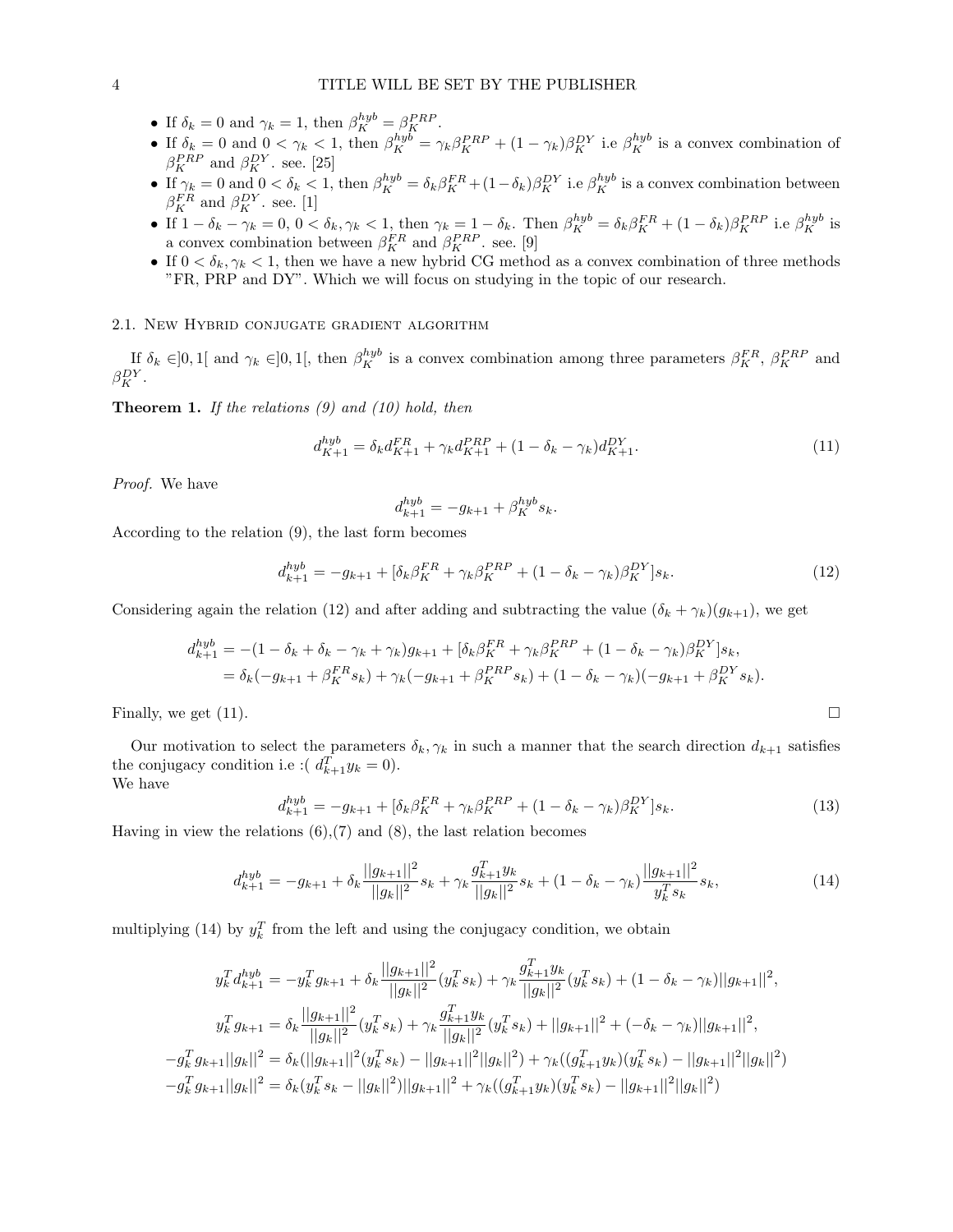Finally,

$$
\gamma_k = -\frac{g_k^T g_{k+1}||g_k||^2 + \delta_k (y_k^T s_k - ||g_k||^2)||g_{k+1}||^2}{(g_{k+1}^T y_k)(y_k^T s_k) - ||g_{k+1}||^2||g_k||^2}, \text{ where, } 0 < \delta_k < 1
$$
\n
$$
(15)
$$

Supposing that  $d_k$  is a descent direction  $(d_0 = -g_0)$ , then for the algorithm given by (2) and (14) we can prove the following result.

**Theorem 2.** Assume that  $\alpha_k$  in algorithm (2) and (14) is determined by the Wolfe line search (3) and (4), if  $0 < \delta_k, \gamma_k < 1$ , and

$$
\left| \frac{(||g_k||^2 + (y_k^T s_k))g_k^T s_k}{(y_k^T s_k)||g_k||^2} \right| ||g_{k+1}||^2 \ge 2 \frac{(g_{k+1}^T y_k)(g_{k+1}^T s_k)}{||g_k||^2}.
$$
\n(16)

Then direction  $d_{k+1}^{hyp}$  given by (14) is a descent direction.

Proof. We have

$$
y_k^T d_k = (g_{k+1} - g_k)^T d_k = g_{k+1}^T d_k - g_k^T d_k,
$$
\n(17)

from the strong Wolfe condition, we get

$$
y_k^T d_k = g_{k+1}^T d_k - g_k^T d_k \ge \sigma g_k^T d_k - g_k^T d_k \ge -(1 - \sigma) g_k^T d_k > 0.
$$
\n(18)

Then,

$$
y_k^T d_k > 0,\t\t(19)
$$

multiplying by  $\alpha_k$ , we obtain

$$
y_k^T \alpha_k d_k = y_k^T s_k > 0. \tag{20}
$$

Since  $0 < \delta_k, \gamma < 1, |1 - \delta_k - \gamma_k| < 1$ , from (14) we get

$$
g_{k+1}^T d_{k+1}^{hyb} = -g_{k+1}^T g_{k+1} + \delta_k \frac{||g_{k+1}||^2}{||g_k||^2} (g_{k+1}^T s_k) + \gamma_k \frac{g_{k+1}^T y_k}{||g_k||^2} (g_{k+1}^T s_k) + (1 - \delta_k - \gamma_k) \frac{||g_{k+1}||^2}{y_k^T s_k} (g_{k+1}^T s_k),
$$
  
\n
$$
\le -||g_{k+1}||^2 + \frac{||g_{k+1}||^2}{||g_k||^2} (g_{k+1}^T s_k) + \frac{g_{k+1}^T y_k}{||g_k||^2} (g_{k+1}^T s_k) + \frac{||g_{k+1}||^2}{y_k^T s_k} (g_{k+1}^T s_k),
$$
  
\n
$$
\le \left( -1 + \frac{g_{k+1}^T s_k}{||g_k||^2} + \frac{g_{k+1}^T s_k}{y_k^T s_k} \right) ||g_{k+1}||^2 + \frac{g_{k+1}^T y_k}{||g_k||^2} (g_{k+1}^T s_k).
$$
\n(21)

On the other hand, we have

$$
-1 + \frac{g_{k+1}^T s_k}{y_k^T s_k} = \frac{-y_k^T s_k + y_k^T s_k + g_k^T s_k}{y_k^T s_k} = \frac{g_k^T s_k}{y_k^T s_k},
$$
(22)

according to the relation (22), the relation (21) becomes

$$
g_{k+1}^T d_{k+1}^{hyb} \le \left(\frac{g_k^T s_k}{y_k^T s_k} + \frac{g_{k+1}^T s_k}{||g_k||^2}\right) ||g_{k+1}||^2 + \frac{g_{k+1}^T y_k}{||g_k||^2} (g_{k+1}^T s_k).
$$
\n(23)

Denoting  $A = \frac{g_k^T s_k}{g_k^T s_k}$  $\frac{g_k^T s_k}{g_k^T s_k} + \frac{g_{k+1}^T s_k}{||g_k||^2}$ , to facilitate the theoretical proof, we must simplify A as shown.

$$
A = \frac{g_k^T s_k}{y_k^T s_k} + \frac{g_{k+1}^T s_k}{||g_k||^2},
$$
  
= 
$$
\frac{(g_k^T s_k)||g_k||^2 + (g_{k+1}^T s_k)(g_k^T s_k)}{(g_k^T s_k)||g_k||^2}
$$
  
= 
$$
\frac{(g_k^T s_k)||g_k||^2 + (g_k^T s_k)^2 + (g_k^T s_k)(g_k^T s_k)}{(g_k^T s_k)||g_k||^2}.
$$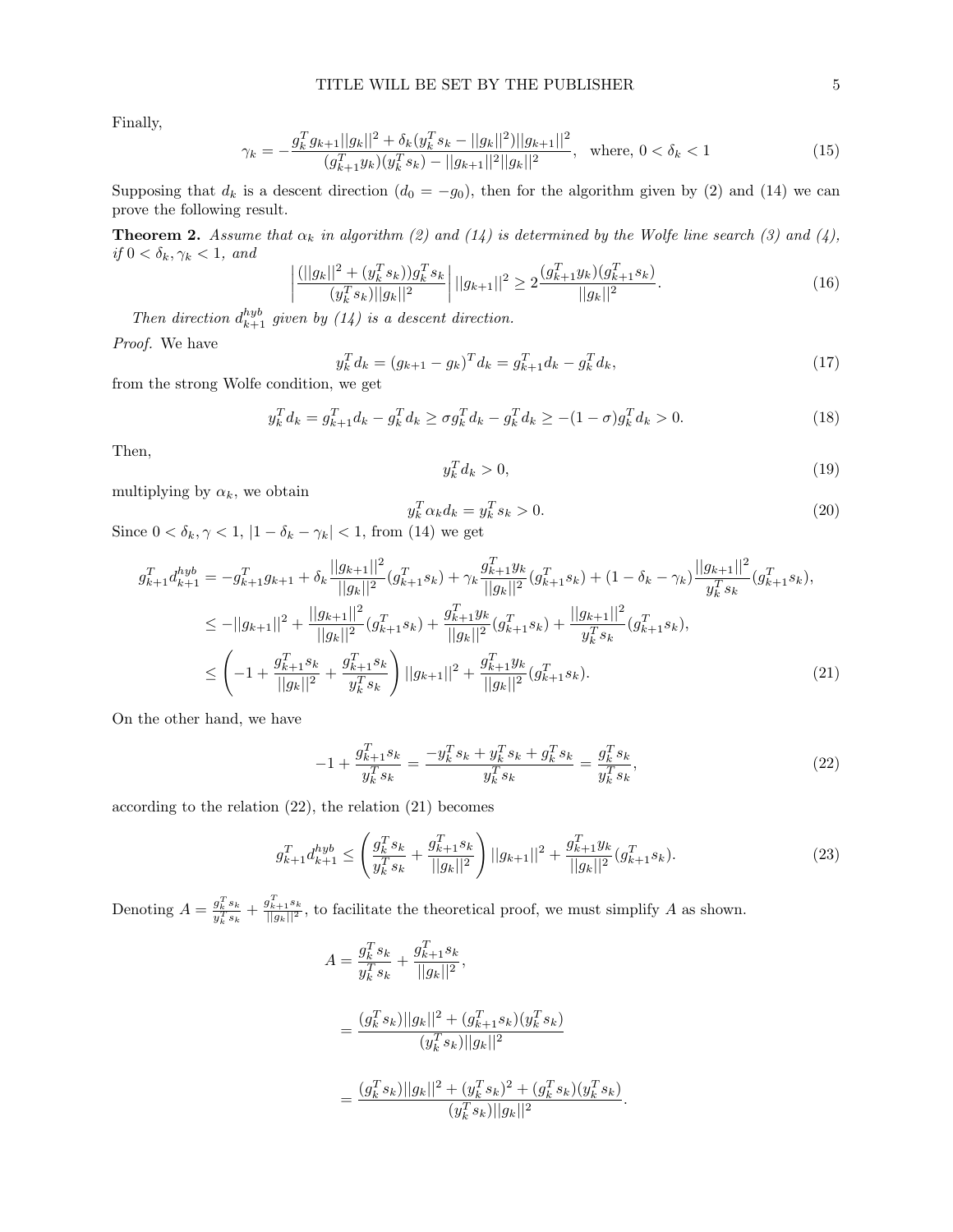Finally, we get

$$
A = \frac{(||g_k||^2 + y_k^T s_k)(g_k^T s_k)}{(y_k^T s_k)||g_k||^2} + \frac{y_k^T s_k}{||g_k||^2},
$$
\n(24)

using (24), then we obtain

$$
g_{k+1}^T d_{k+1}^{hyb} \leq \left(\frac{g_k^T s_k}{y_k^T s_k} + \frac{g_{k+1}^T s_k}{||g_k||^2}\right) ||g_{k+1}||^2 + \frac{g_{k+1}^T y_k}{||g_k||^2} (g_{k+1}^T s_k),
$$
  
\n
$$
\leq \left(\frac{(||g_k||^2 + y_k^T s_k)(g_k^T s_k)}{(y_k^T s_k)||g_k||^2}\right) ||g_{k+1}||^2 + \frac{y_k^T s_k}{||g_k||^2} ||g_{k+1}||^2 + \frac{g_{k+1}^T y_k}{||g_k||^2} (g_{k+1}^T s_k),
$$
  
\n
$$
\leq \left(\frac{(||g_k||^2 + y_k^T s_k)(g_k^T s_k)}{(y_k^T s_k)||g_k||^2}\right) ||g_{k+1}||^2 + \frac{y_k^T s_k}{||g_k||^2} g_{k+1}^T g_{k+1} + \frac{g_{k+1}^T y_k}{||g_k||^2} (g_{k+1}^T s_k),
$$
  
\n
$$
\leq \left(\frac{(||g_k||^2 + y_k^T s_k)(g_k^T s_k)}{(y_k^T s_k)||g_k||^2}\right) ||g_{k+1}||^2 + \frac{(g_{k+1}^T y_k)}{||g_k||^2} (g_{k+1}^T s_k) + \frac{(g_{k+1}^T y_k)}{||g_k||^2} (g_{k+1}^T s_k).
$$

Finally, we get

$$
g_{k+1}^T d_{k+1}^{hyb} \le \left( \frac{(||g_k||^2 + y_k^T s_k)(g_k^T s_k)}{(y_k^T s_k)||g_k||^2} \right) ||g_{k+1}||^2 + 2 \frac{(g_{k+1}^T y_k)}{||g_k||^2} (g_{k+1}^T s_k). \tag{25}
$$

Then, since  $y_k^T s_k > 0$  by (20) and since  $g_k^T s_k \leq 0$ , it follows that

$$
\left(\frac{(||g_k||^2 + y_k^T s_k)(g_k^T s_k)}{(y_k^T s_k)||g_k||^2}\right) ||g_{k+1}||^2 \le 0.
$$
\n(26)

Therefore, from (16) it follows that  $g_{k+1}^T d_{k+1}^{hyb} \leq 0$  i.e the direction  $d_{k+1}^{hyb}$  is descent one.

 $\Box$ 

Now we can prove that  $d_{k+1}^{hyp}$  satisfies the sufficient descent condition in the following Theorem.

**Theorem 3.** Suppose that  $(g_{k+1}^T y_k)(g_{k+1}^T s_k) \leq 0$ , if  $0 < \delta_k, \gamma_k < 1$ . Then the direction  $d_{k+1}^{hyb}$  given by (10) satisfies the sufficient descent condition

$$
g_{k+1}^T d_{k+1}^{hyb} \le -\left(1 - (1 - \delta_k - \gamma_k) \frac{g_{k+1}^T s_k}{y_k^T s_k}\right) ||g_{k+1}||^2. \tag{27}
$$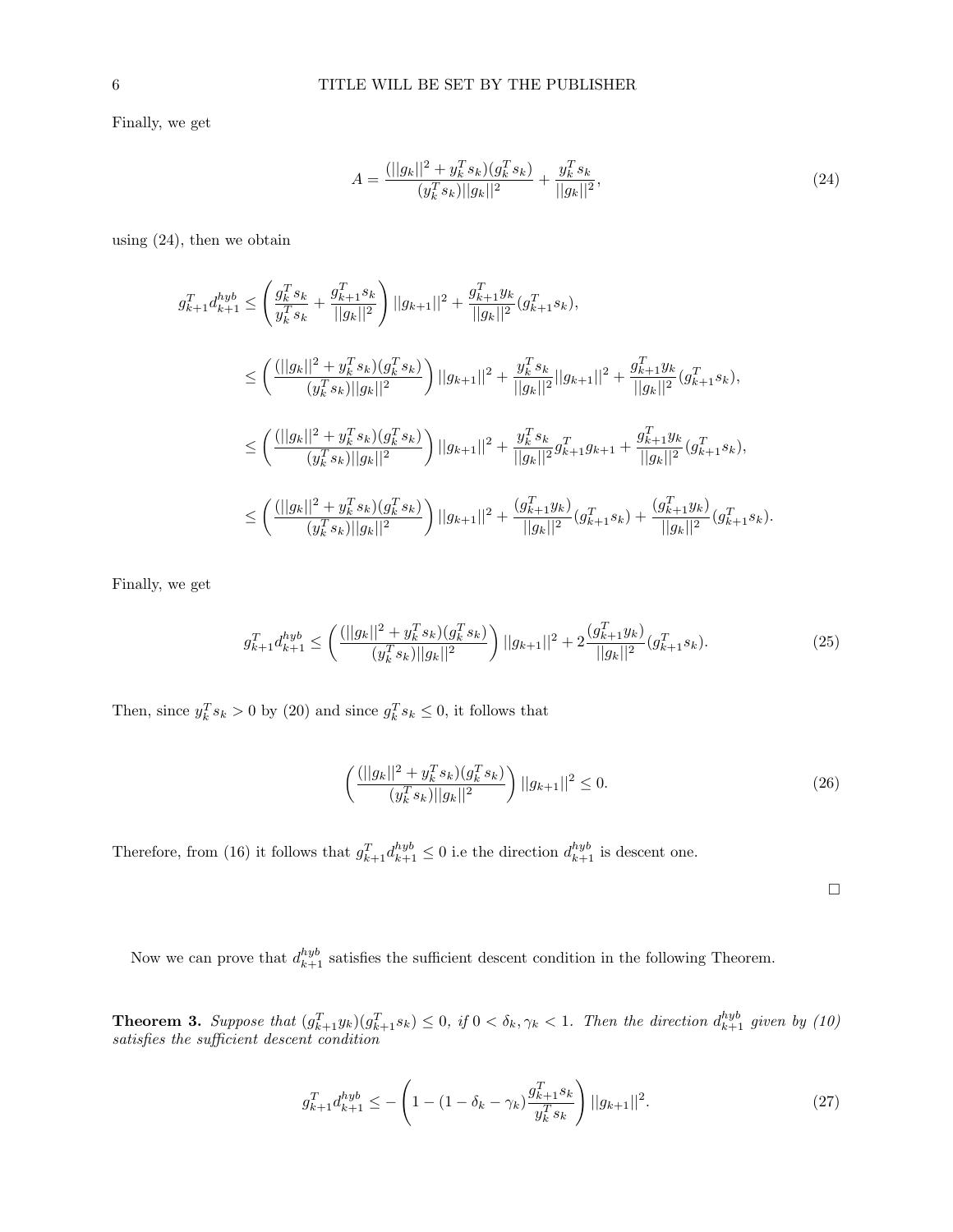*Proof.* For  $k = 0$ , then  $d_0 = -g_0$ , it holds  $g_0^T d_0 = -||g_0||^2$ , we can see that (27) holds for  $k = 0$ . Next we assume that (27) holds for some  $k \geq 1$ . Multiplying (14) by  $g_{k+1}^T$  from the left, we get

$$
g_{k+1}^T d_{k+1}^{hyb} = -||g_{k+1}||^2 + \delta_k \frac{||g_{k+1}||^2}{||g_k||^2} (g_{k+1}^T s_k) + \gamma_k \frac{(g_{k+1}^T y_k)}{||g_k||^2} (g_{k+1}^T s_k) + (1 - \delta_k - \gamma_k) \frac{||g_{k+1}||^2}{y_k^T s_k} (g_{k+1}^T s_k).
$$
  
\n
$$
\le -||g_{k+1}||^2 + \delta_k \frac{||g_{k+1}||^2}{||g_k||^2} (g_{k+1}^T s_k) + (1 - \delta_k - \gamma_k) \frac{||g_{k+1}||^2}{y_k^T s_k} (g_{k+1}^T s_k).
$$
  
\n
$$
\le -\left(1 - \delta_k \frac{g_{k+1}^T s_k}{||g_k||^2} - (1 - \delta_k - \gamma_k) \frac{g_{k+1}^T s_k}{y_k^T s_k}\right) ||g_{k+1}||^2.
$$

Let  $0 < \delta_k < 1$ , so we can write  $0 \geq -\delta_k \geq -1$ , now we get

$$
g_{k+1}^T d_{k+1}^{hyb} \le -\left(1 - (1 - \delta_k - \gamma_k) \frac{g_{k+1}^T s_k}{y_k^T s_k}\right) ||g_{k+1}||^2 \le 0.
$$

Observe that, since  $y_k^T s_k > 0$  by (20) and since  $g_{k+1}^T s_k = y_k^T s_k + g_k^T s_k < y_k^T s_k$ , then  $g_{k+1}^T s_k < y_k^T s_k$  implies  $y_k^Ts_k$  $\frac{y_k s_k}{g_{k+1}^T s_k} > 1$ . Therefore  $1 - \delta_k - \gamma_k < 1$ , it follows that

$$
1 - \delta_k - \gamma_k < \frac{y_k^T s_k}{g_{k+1}^T s_k},
$$

then

$$
-(1 - \delta_k - \gamma_k) > -\frac{y_k^T s_k}{g_{k+1}^T s_k},
$$

we obtain

$$
\left(1 - (1 - \delta_k - \gamma_k) \frac{g_{k+1}^T s_k}{y_k^T s_k}\right) > 1 - \left(\frac{y_k^T s_k}{g_{k+1}^T s_k}\right) \left(\frac{g_{k+1}^T s_k}{y_k^T s_k}\right) = 1 - 1 = 0.
$$

Therefore

$$
\left(1 - (1 - \delta_k - \gamma_k)\frac{g_{k+1}^T s_k}{y_k^T s_k}\right) > 0,
$$

proving the Theorem.  $\Box$ 

### 3. Algorithm of New hybrid Conjugate Gradient coefficient

- **Step1.:** Initialization. Select  $x_0 \in \mathbb{R}^n$  and the parameters  $0 < \delta \leq \sigma < 1$ . Let  $k = 0$ . Compute  $f(x_0)$ ,  $g_0 = \nabla f(x_0)$ . Consider  $d_0 = -g_0$ , set the initial guess:  $\alpha_0 = 0$  and  $\delta_k = 0.8$ .
- **Step 2.:** Test a criterion for stopping iterations, if  $\frac{||g_k||}{||g_0||} < 10^{-6}$ , then stop. Else continue with **Step** 3.
- Step 3.: Line search. Compute  $\alpha_k > 0$  by the strong Wolfe line search, i.e.,  $\alpha_k$  satisfies (3), (4).
- **Step 4.:** Generate.  $x_{k+1} = x_k + \alpha_k d_k$ . Compute  $f(x_{k+1}), g_{k+1} = \nabla f(x_{k+1})$  and  $s_k = x_{k+1} x_k$ ,  $y_k = g_{k+1} - g_k.$
- Step 5.: Compute  $\gamma_k$  as in E.q (15).
- **Step 6.:** Calculate  $\beta_k^{hyb}$  by E.q (9).
- **Step 7.:** Computation of the search direction. Compute  $d = -g_{k+1} + \beta_k^{hyb} s_k$ . If the restart criterion of Powell

$$
|g_{k+1}^T g_k| \ge 0.2||g_{k+1}||^2,
$$

is satisfied, then  $d_{k+1} = -g_{k+1}$ . Otherwise define  $d_{k+1} = d$ .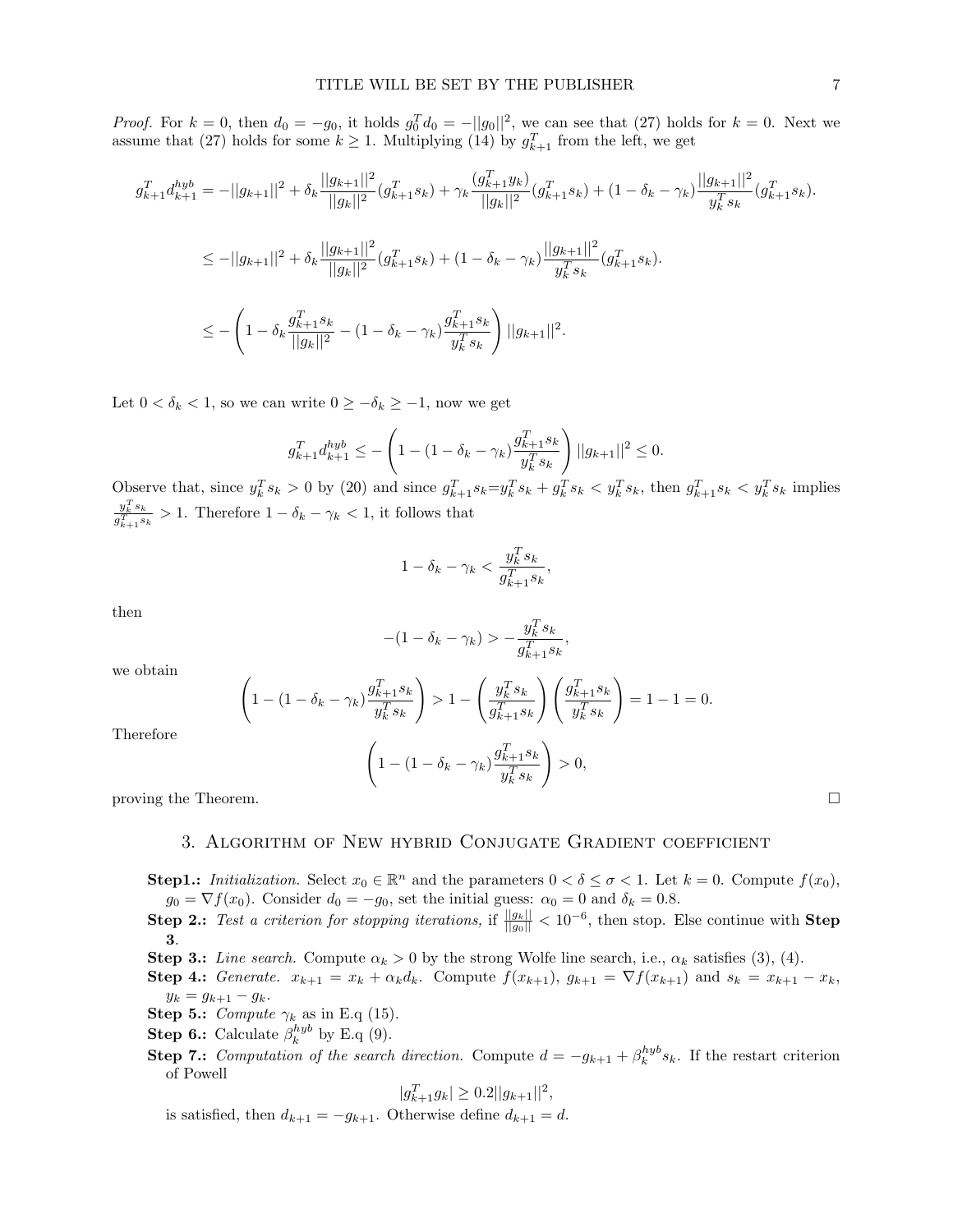Step 8.: Put  $k = k + 1$  and continue with Step 2.

# 4. Convergence properties

In this section, we study the global convergence properties of the proposed conjugate gradient method. For further considerations we need the following Assumptions and Lemmas.

**Assumption 4.** The level set  $S = \{x \in \mathbb{R}^n | f(x) \leq f(x_0)\}$  is bounded, i.e. there exists a constant  $B > 0$ , such that

$$
||x|| \le B, \text{ for all } x \in S. \tag{28}
$$

**Assumption 5.** In a neighborhood  $N$  of S the function f is continuously differentiable and its gradient  $\nabla f(x)$  is Lipschitz continuous, i.e. there exists a constant  $0 < L < \infty$  such that

$$
||\nabla f(x) - \nabla f(y)|| \le L||x - y||, \quad \text{for all} \ \ x, y \in \mathcal{N}.
$$
 (29)

Under Assumptions (4) and (5) on f, there exists a constant  $\Gamma \geq 0$ , such that

$$
\|\nabla f(x)\| \le \Gamma,\tag{30}
$$

for all  $x \in S$ .

**Lemma 6.** Let Assumptions (4) and (5) hold. Consider the method (2), (5), where  $d_k$  is a descent direction and  $\alpha_k$  obtained by the strong Wolfe line search, if

$$
\sum_{k\geq 1} \frac{1}{||d_k||^2} = \infty.
$$
\n(31)

Then

$$
\lim_{k \to \infty} \inf ||g_k|| = 0. \tag{32}
$$

**Lemma 7.** [17] Suppose that Assumptions (9) and (10) holds, if  $d_k$  is a descent direction and  $\alpha_k$  satisfies

$$
g_{k+1}^T d_k \ge \sigma g_k^T d_k, \ \sigma < 1. \tag{33}
$$

Then,

$$
\alpha_k \ge \frac{(1-\sigma)}{L} \frac{|d_k^T g_k|}{||d_k||^2}.\tag{34}
$$

Proof. It follows (33), the Lipschitz condition, the Cauchy-Bunyakovsky-Schwartz inequality, it holds that

$$
-(1-\sigma)d_k^T g_k \le \sigma d_k^T g_k - d_k^T g_k \le d_k^T (g_{k+1} - g_k) \le d_k^T L \alpha_k d_k \le L \alpha_k ||d_k||^2. \tag{35}
$$

Hence, the assertion (34) holds.  $\square$ 

According to the Lemma (7), Assumptions (9) and (10), the strong Wolfe condition and (27), we conclude that  $\alpha_k$  which obtained in our new method is not equal to zero i.e there exists a constant  $\lambda > 0$  such that

$$
\alpha_k \ge \lambda, \text{ for all } k \ge 0. \tag{36}
$$

Now, by Lemma (6), we can prove the following convergence result.

**Theorem 8.** Consider the iterative method, defined by algorithm  $(3)$  and let all conditions of Theorem  $(3)$ hold then either  $g_k = 0$ , for some k, or

$$
\lim_{k \to \infty} \inf ||g_k|| = 0. \tag{37}
$$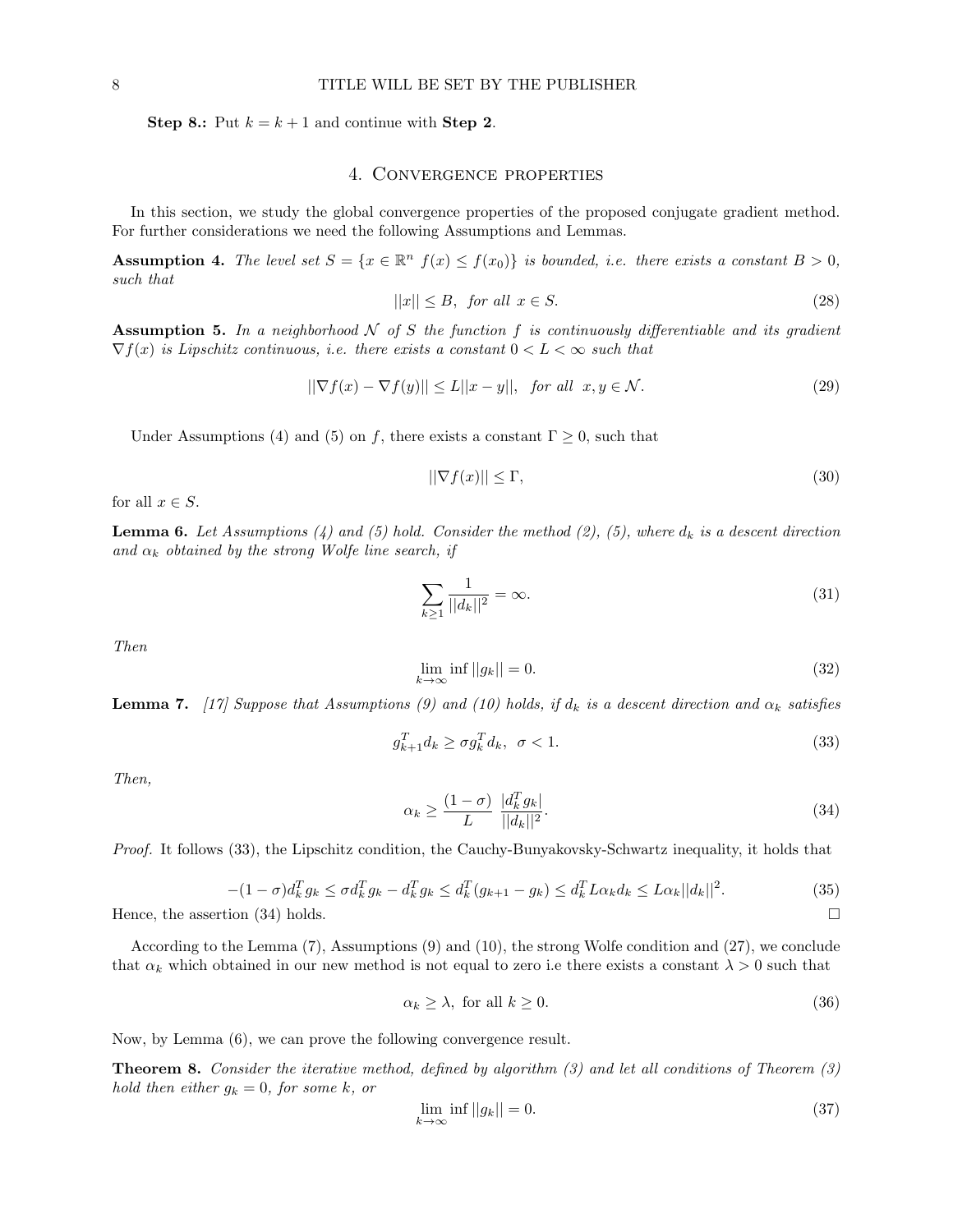*Proof.* Suppose that  $g_k \neq 0$  for all k. Then, we are going to prove (37). Suppose by contradiction that (37) is false. Then there exists  $r > 0$  such that

$$
||g_k|| \ge r, \ \forall k \text{ sufficiently large.} \tag{38}
$$

From the above Theorem (3), we have

$$
g_k^T d_k \le -K ||g_k||^2, \text{ for all } K. \tag{39}
$$

From the strong Wolfe conditions, we get

$$
y_k^T d_k = g_{k+1}^T d_k - g_k^T d_k \ge \delta g_k^T d_k - g_k^T d_k \ge -(1-\delta)g_k^T d_k \ge K(1-\delta) ||g_k||^2,
$$
\n(40)

multiplying (40) by  $\alpha_k > 0$  and using (36),(39), we obtain

 $\overline{\phantom{a}}$ 

$$
y_k^T s_k \ge K(1-\delta)\alpha_k ||g_k||^2 \ge K(1-\delta)\lambda r^2.
$$

On the other side, we have

$$
||y_k|| = ||g_{k+1} - g_k|| \le L||x_{k+1} - x_k|| \le LD,
$$

where  $D$  is the diameter of the level set  $S$ . We have

$$
d_{k+1}^{hyb} = -g_{k+1} + \beta_K^{hyb} s_k.
$$
  
\n
$$
||d_{k+1}^{hyb}|| \le ||g_{k+1}|| + |\beta_K^{hyb}|| |s_k||.
$$
\n(41)

While

$$
\beta_K^{hyb} = \delta_k \beta_K^{FR} + \gamma_k \beta_K^{PRP} + (1 - \delta_k - \gamma_k) \beta_K^{DY}.
$$
  

$$
\beta_K^{hyb} \le |\beta_K^{FR}| + |\beta_K^{PRP}| + |\beta_K^{DY}|.
$$

Further

$$
|\beta_K^{FR}| = \frac{||g_{k+1}||^2}{||g_k||^2} \le \frac{\Gamma^2}{r^2}.
$$
\n(42)

Also

$$
|\beta_K^{PRP}| = \left| \frac{g_{k+1}^T y_k}{g_k^T g_k} \right| \le \frac{||g_{k+1}|| \, ||y_k||}{||g_k||^2} \le \frac{\Gamma LD}{r^2},
$$

Finally, we get

$$
|\beta_K^{PRP}| \le \frac{\Gamma LD}{r^2}.\tag{43}
$$

Also

$$
|\beta_K^{DY}| = \frac{||g_{k+1}||^2}{|y_k^T s_k|} \le \frac{\Gamma^2}{K(1-\delta)\lambda r^2}.
$$
\n(44)

From  $(42),(43)$  and  $(44)$ , we can write

$$
|\beta_K^{hyb}| \le \frac{\Gamma^2}{r^2} + \frac{\Gamma LD}{r^2} + \frac{\Gamma^2}{K(1-\delta)\lambda r^2} = M \tag{45}
$$

According to the relation (45), the relation (41) becomes

 $||d_{k+1}^{hyb}|| \le ||g_{k+1}|| + M||s_k|| \le \Gamma + MD.$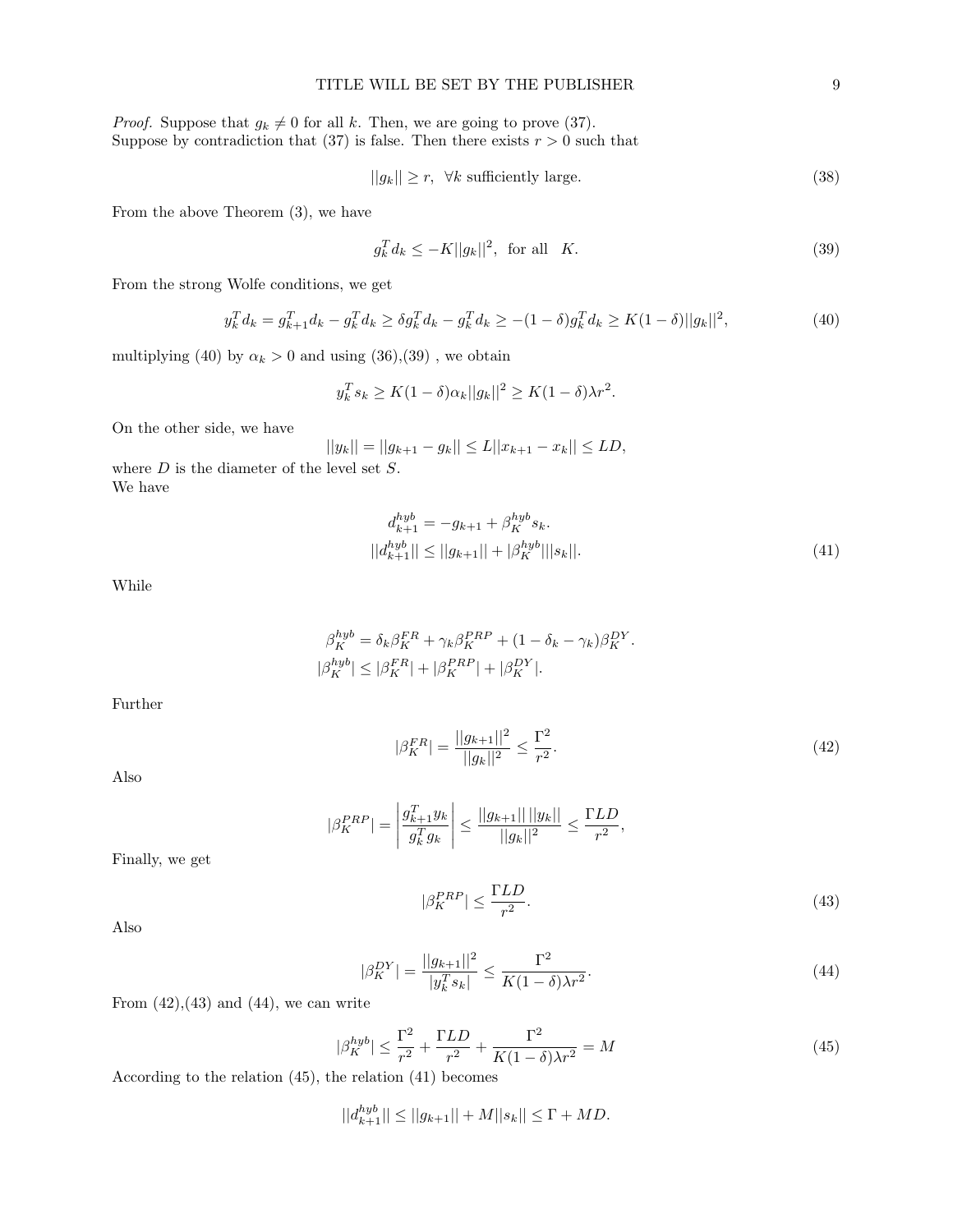Wherefrom

$$
\sum_{k\geq 1} \frac{1}{||d_k||^2} = \infty.
$$
\n(46)

So, applying Lemma (6) , we conclude that

$$
\lim_{k \to \infty} \inf ||g_k|| = 0. \tag{47}
$$

This is a contradiction with (38), so we have finished the proof of (37).

## 5. Numerical Experiments

In this section we present the computational performance of a Fortran implementation of the new algorithm on a set of 450 unconstrained optimization test problems. The test problems are the unconstrained problems in the CUTE [7] library, along with other large-scale optimization problems presented in [4]. We selected 30 large-scale unconstrained optimization problems in extended or generalized form. For each function we have considered numerical experiments with the increasing number of variables  $n = 2, 4, 10, \ldots, 25000$ . In order to assess the reliability of our new proposed method, we have tested them against FR, PRP and DY algorithms using the same test problems. All these algorithms implement the Wolfe line search conditions with  $\delta = 10^{-3}$  and  $\sigma = 10^{-4}$ , the same stopping criterion  $\frac{||g_k||_{\infty}}{||g_0||_{\infty}} < 10^{-6}$ , where  $||.||_{\infty}$  is the maximum absolute component of a vector, and the hybridization parameter  $\delta_k = 0.8$ . The comparisons of algorithms are given in the following context. Let  $f_i^{ALG1}(x^*)$  and  $f_i^{ALG2}(x^*)$  be the optimal value found by ALG1 and ALG2, for problem  $i = 1, \ldots, 450$ , respectively. We say that, in the praticular problem i, the performance of ALG1 was better than the performance of ALG2 if

$$
\frac{|f_i^{ALG1}(x^*) - f_i^{ALG2}(x^*)|}{|f_i^{ALG1}(x_0) - f_i^{ALG2}(x_0)|} < 10^{-3},\tag{48}
$$

and the number of iterations, or the number function-gradient evaluations, or the CPU time of ALG1 was less than the number of iterations, or the number of function-gradient evaluations, or the CPU time corresponding to ALG2, respectively.

All codes are written in Matlab and compiler settings on the PC machine with Intel(R) Core(TM) i3-4030U CPU @ 1.90 GHz 1.90 GHz processor and 4GB RAM memory and windows 7 professional system.

Figs. 1 and 2 show the performance of these methods relative to the number of iterations (iter) and CPU time (time), which were evaluated using the profiles of Dolan and Moré [11]. Benchmark results are generated by running a solver on a set  $P$  of problems and recording information of interest the number of iterations and CPU time and using parallel processing running a different CG method in each processor choosing in every step the result giving the least value of the function [18]. Let S be the set of solvers in comparison. Assume that S consists of  $n_s$  solvers, P consists of  $n_p$  problems. For each problem  $p \in P$  and solver  $s \in S$ , denote  $t_{p,s}$  be the computing time (or the number of iterations) required to solve problem  $p \in P$ by solver  $s \in S$ , and the comparison between different solvers is based on the performance ratio defined by

$$
r_{p,s} = \frac{t_{p,s}}{\min\{t_{p,s} : s \in S\}}.
$$

Assume that a large enough parameter  $r_M \geq r_{p,s}$  for all p, s is chosen, and  $r_{p,s} = r_M$  if and only if solvers s does not solver problem p. Define

$$
\rho_s(\tau) = \frac{1}{n_p} size\{p \in P : \log r_{p,s} \le \tau\},\
$$

where size A means the number of elements in set A, then  $\rho_s(\tau)$  is the probability for solver  $s \in S$  that a performance ratio  $r_{p,s}$  is within a factor  $\tau \in \mathbb{R}^n$ . The  $\rho_s$  is the (cumulative) distribution function for the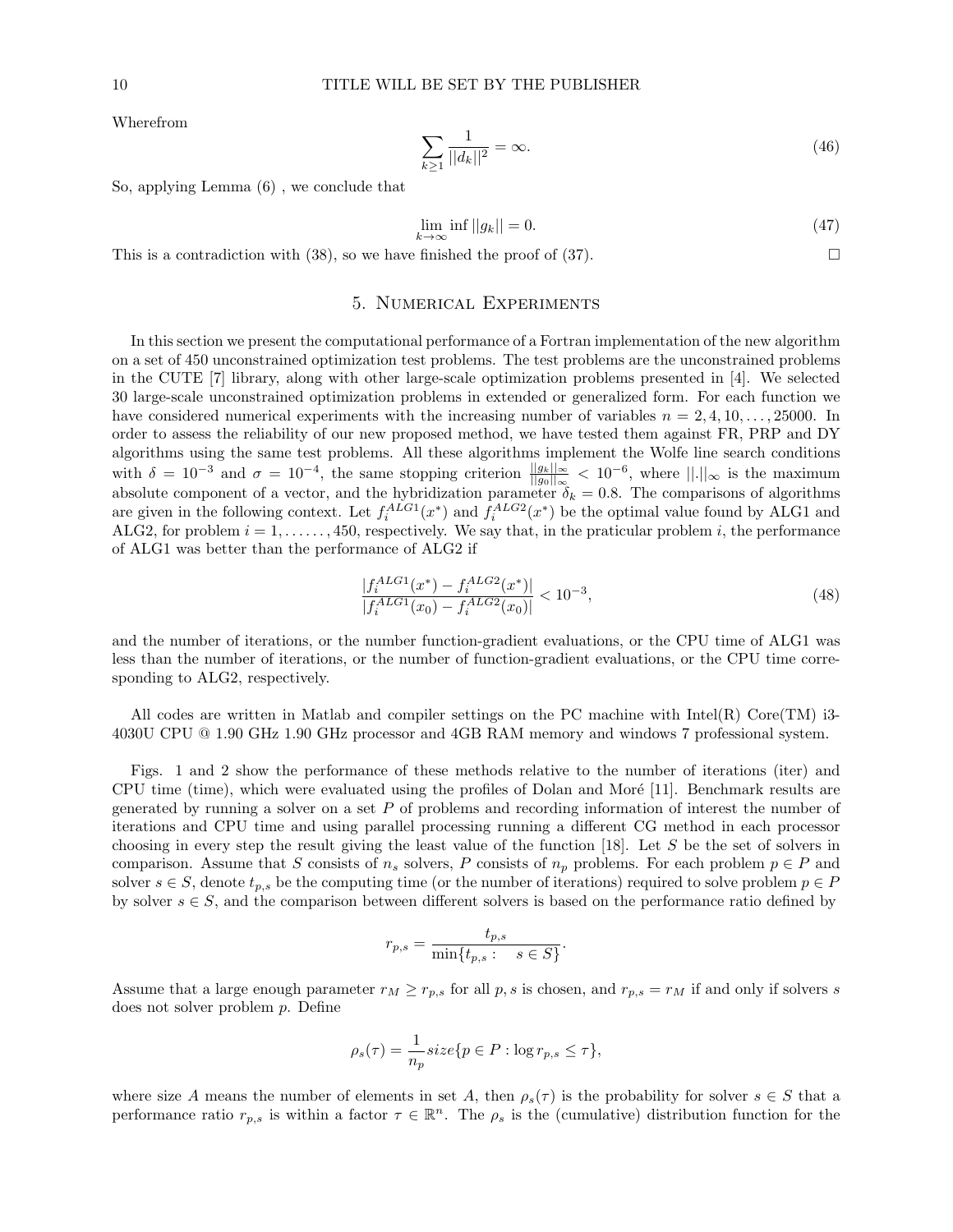performance ratio. The value of  $\rho_s(1)$  is the probability that the solver will win over the rest of the solvers.

That is, for each method, we plot the fraction  $P$  of problems for which the method is within a factor of the best time. The left side of the figure gives the percentage of the test problems for which a method is the fastest, the right side gives the percentage of the test problems that are successfully solved by each of the methods. The top curve is the method that solved the most problems in a time that was within a factor of the best time.

From the two figures, we can see that the new method is superior to the other conjugate gradient methods on the testing problems.



FIGURE 1



FIGURE 2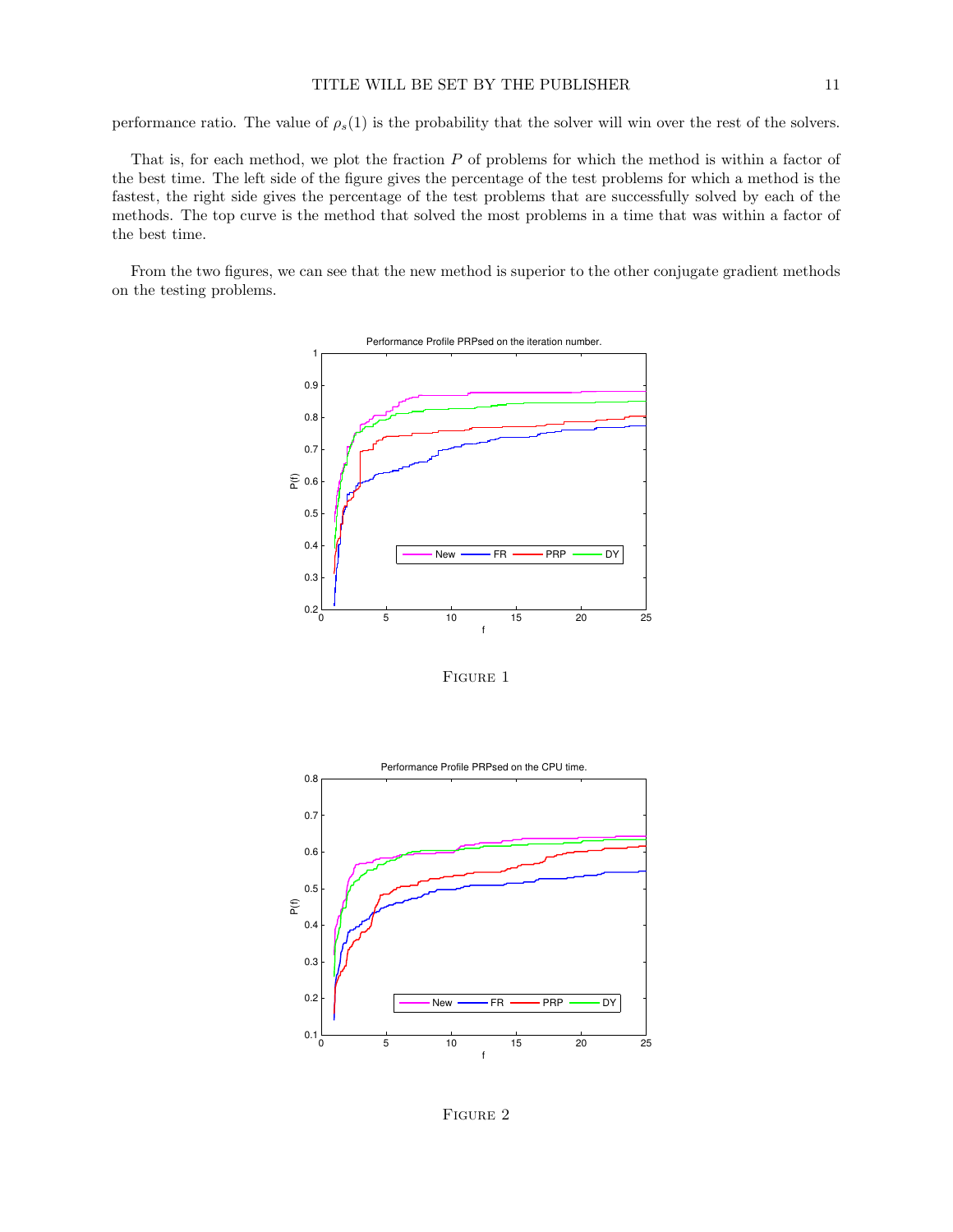#### 12 TITLE WILL BE SET BY THE PUBLISHER

### 6. Conclusion

There are many conjugate gradient methods for solving unconstrained problems, especially large scale ones. One of the most useful CG methods is the hybrid method, which combines the classical CG methods in order to create a new method that performs well. In this paper, we have proposed a new hybrid method where the parameter  $\beta_k$  is computed as a convex combination of three parameters  $\beta_k^{FR}$ ,  $\beta_k^{PRP}$  and  $\beta_k^{DY}$ , the sufficient descent and global convergence have been proved and the pratical results shown that the selected method is faster and more efficient compared to the methods used.

### **ACKNOWLEDGMENT**

We would to thank the professors of Laboratory Informatics and Mathematics (LIM) (University of Souk Ahras, Algeria) who have always been helping and giving us advice.

### **REFERENCES**

- [1] Abubakar, Auwal and Kumam, Poom and Malik, Maulana and Chaipunya, Parin and Ibrahim, Abdulkarim, A hybrid FR-DY conjugate gradient algorithm for unconstrained optimization with application in portfolio selection, AIMS Mathematics 66 (2021) pp.126.
- [2] M. Al-Baali, Descent property and global convergence of the Fletcher-Reeves method with inexact line search, IMA Journal of Numerical Analysis, 5 (1985), 121–124.
- [3] N.Andrei, Another nonlinear conjugate gradient algorithm for unconstrained optimization. Optimization Methods and Software. 24 (2008) pp. 89–104.
- [4] N.Andrei, An unconstrained optimization test functions collection. Adv. Model. Optim. 10 (2008) pp. 147–161.
- [5] N. Andrei, Accelerated hybrid conjugate gradient algorithm with modified secant condition for unconstrained optimization, Numerical Algorithms. 54 (2010) 23–46.
- [6] B. Balaram, M. Narayanan and P. Rajendrakumar, Optimal design of multi-parametric nonlinear systems using a parametric continuation based genetic algorithm approach, Nonlinear Dynamics. 67 (2012) 2759–2777.
- [7] I. Bongartz, A. R. Conn, N. Gould and P. L. Toint, CUTE: constrained and unconstrained testing environments, ACM Transactions on Mathematical Software (TOMS). 21 (1995) pp. 123–160 .
- [8] Y. H. Dai and Y. Yuan, A Nonlinear Conjugate Gradient Method with a Strong Global Convergence Property, SIAM Journal on Optimization. **10** (1999) pp.177-182.
- [9] S. S. Djordjevic', New Hybrid Conjugate GradientMethod as a Convex Combination of FR and PRP Methods, Filomat. 30 (2016) pp. 3083–3100.
- [10] S. S. Djordjevic', New Hybrid Conjugate Gradient Method as a Convex Combination of LS and FR Conjugate Gradient Methods,Acta Mathematica Scientia. 39 (2019) pp.214–228.
- [11] E.D. Dolan and J.J. Moré, Benchmarking optimization software with performance profiles, Mathematical programming. 91 (2002) pp.201–213.
- [12] R. Fletcher and C. Reeves, Function minimization by conjugate gradients, The computer journal. 7 (1964) pp.149–154.
- [13] R.Fletcher, Practical Methods Of Optimization, Unconstrained Optimization, John Wiley and Son, New York. 1 (1980).
- [14] W. W. Hager and H. Zhang, A new conjugate gradient method with guaranteed descent and an efficient line search, SIAM Journal on Optimization.  $16$  (2005) pp. 170-192.
- [15] M. R. Hestenes and E.L. Stiefel, Methods of conjugate gradients for solving linear systems, J. Res. Nat. Bur. Standards. 49 (1952) pp. 409-436.
- [16] D.Liu and C.Story, Efficient Generalized Conjugate Gradient Algorithms, part 1: Theory. Journal of Optimization Theory and Applications. 69 pp.129-137.
- [17] JK. Liu, and SJ. Li, New hybrid conjugate gradient method for unconstrained optimization, Applied Mathematics and Computation. 245 (2014) 36–43.
- [18] Phua, PK-H and Fan, Weiguo and Zeng, Yuelin, Parallel Algorithms for Large-scale Nonlinear Optimization, International Transactions in Operational Research. 5 (1998) pp.67–77.
- [19] E. Polak and G. Ribiere, Note sur la convergence de méthodes de directions conjuguées, Revue Française D'informatique et De Recherche Opérationnelle, Série Rouge. 3 (1969), 35-43.
- [20] B. T. Polyak, The conjugate gradient method in extremal problems, USSR Computational Mathematics and Mathematical Physics. 9 (1969) pp.94–112.
- [21] Z. Salleh and A.Alhawarat, An efficient modification of the Hestenes-Stiefel nonlinear conjugate gradient method with restart property, *Journal of Inequalities and Applications.* **2016** (2016) pp.1–14.
- [22] Z. Wei, G. Li and L. Qi, New nonlinear conjugate gradient formulas for large-scale unconstrained optimization problems, Applied Mathematics and Computation. 179 (2006), 407–430.
- [23] P. Wolfe, Convergence Conditions for Ascent Methods, SIAM Review. 11 (1969) pp.226-235.
- [24] P. Wolfe, Convergence Conditions for Ascent Methods. II: Some Corrections, SIAM Review. 13 (1971) pp.185-188.